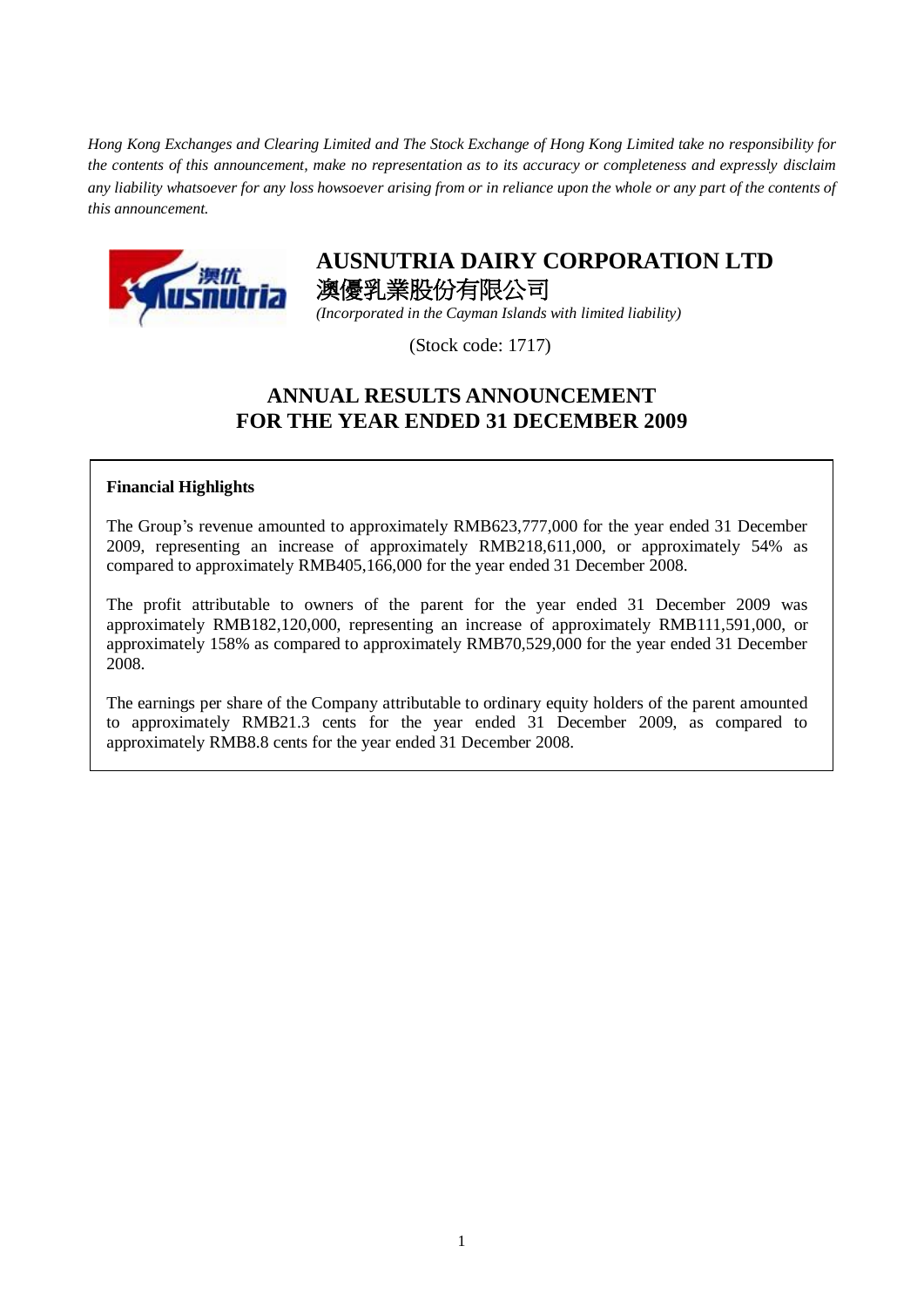The board of directors (the "Board") of Ausnutria Dairy Corporation Ltd (the "Company") is pleased to announce the audited consolidated results of the Company and its subsidiaries (the "Group") for the year ended 31 December 2009 together with the comparative figures for the corresponding period in 2008 as follows:

## **CONSOLIDATED STATEMENT OF COMPREHENISVE INCOME**

**For the year ended 31 December 2009**

|                                                                                                                     | <b>Notes</b> | 2009              | 2008           |
|---------------------------------------------------------------------------------------------------------------------|--------------|-------------------|----------------|
|                                                                                                                     |              | <b>RMB'000</b>    | <b>RMB'000</b> |
| <b>REVENUE</b>                                                                                                      | 5            | 623,777           | 405,166        |
| Cost of sales                                                                                                       |              | (315,530)         | (259, 163)     |
| Gross profit                                                                                                        |              | 308,247           | 146,003        |
| Other income and gains                                                                                              | 5            | 6,898             | 836            |
| Selling and distribution costs                                                                                      |              | (91, 947)         | (56, 628)      |
| Administrative expenses                                                                                             |              | (10, 565)         | (9,162)        |
| Other expenses                                                                                                      |              | (41)              | (695)          |
| Finance costs                                                                                                       | 6            | (4, 184)          | (859)          |
| PROFIT BEFORE TAX                                                                                                   | 7            | 208,408           | 79,495         |
| Income tax expenses                                                                                                 | 8            | (26, 288)         | (8,966)        |
| PROFIT FOR THE YEAR                                                                                                 |              | 182,120           | 70,529         |
| Other comprehensive income:                                                                                         |              |                   |                |
| Exchange differences on translation of                                                                              |              |                   |                |
| foreign operations                                                                                                  |              | (210)             | 25             |
| <b>TOTAL COMPREHENSIVE INCOME</b>                                                                                   |              |                   |                |
| <b>FOR THE YEAR</b>                                                                                                 |              | 181,910           | 70,554         |
| Profit attributable to:                                                                                             |              |                   |                |
| Owners of the parent                                                                                                |              | 182,120           | 70,529         |
| Total comprehensive income attributable to:                                                                         |              |                   |                |
| Owners of the parent                                                                                                |              | 181,910           | 70,554         |
| EARNINGS PER SHARE ATTRIBUTABLE<br><b>TO</b><br><b>ORDINARY EQUITY HOLDERS</b><br><b>THE</b><br>OF<br><b>PARENT</b> |              |                   |                |
| Basic and diluted (RMB)                                                                                             | 10           | <b>21.3 cents</b> | 8.8 cents      |

Details of the dividends payable and proposed for the year are disclosed in note 9.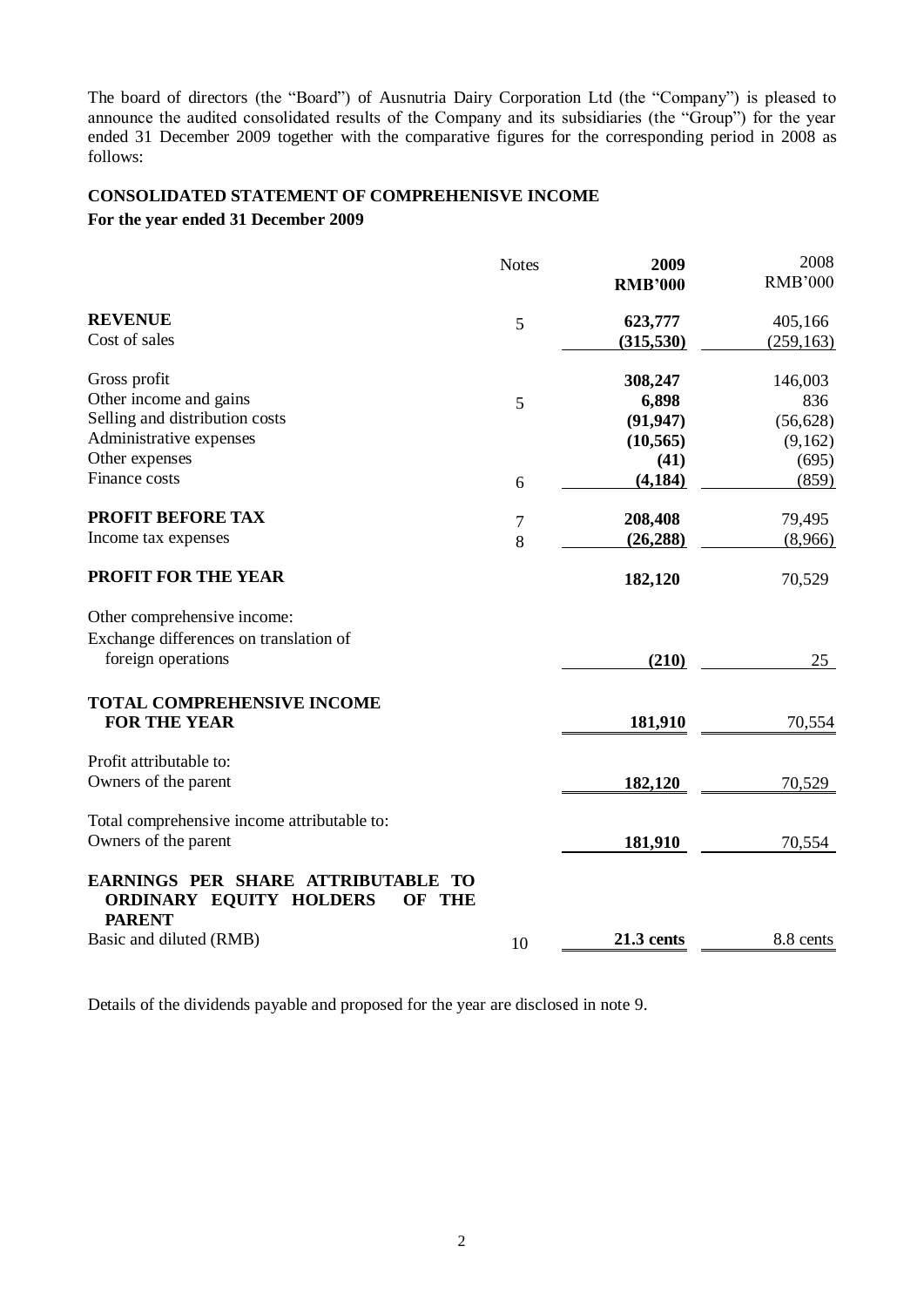# **CONSOLIDATED STATEMENT OF FINANCIAL POSITION**

**As at 31 December 2009**

|                                                                     | <b>Notes</b> | 2009           | 2008           |
|---------------------------------------------------------------------|--------------|----------------|----------------|
|                                                                     |              | <b>RMB'000</b> | <b>RMB'000</b> |
| <b>NON-CURRENT ASSETS</b>                                           |              |                |                |
| Property, plant and equipment                                       |              | 26,934         | 26,434         |
| Lease prepayments for land use rights                               |              | 2,313          | 2,370          |
| Intangible assets                                                   |              | 326            | 393            |
| Total non-current assets                                            |              | 29,573         | 29,197         |
| <b>CURRENT ASSETS</b>                                               |              |                |                |
| Inventories                                                         |              | 44,787         | 79,965         |
| Trade receivables                                                   | 11           | 18,047         | 6,355          |
| Prepayments, deposits and other receivables                         |              | 68,808         | 33,865         |
| Cash and cash equivalents                                           |              | 1,465,887      | 77,659         |
| Total current assets                                                |              | 1,597,529      | 197,844        |
| <b>CURRENT LIABILITIES</b>                                          |              |                |                |
| Trade payables                                                      | 12           | 25,358         | 14,480         |
| Other payables and accruals                                         |              | 164,620        | 69,889         |
| Interest-bearing bank loan                                          |              | 350,000        | 30,000         |
| Tax payable                                                         |              | 6,551          | 7,124          |
| Total current liabilities and total liabilities                     |              | 546,529        | 121,493        |
| NET CURRENT ASSETS                                                  |              | 1,051,000      | 76,351         |
| TOTAL ASSETS LESS CURRENT                                           |              |                |                |
| <b>LIABILITIES</b>                                                  |              | 1,080,573      | 105,548        |
| Net Assets                                                          |              | 1,080,573      | 105,548        |
| <b>EQUITY</b>                                                       |              |                |                |
| Equity attributable to the owners of the parent<br>and total equity |              |                |                |
| Issued capital                                                      |              | 92,066         |                |
| Share premium                                                       | 13           | 675,843        |                |
| Proposed final dividend                                             | 9            | 55,206         |                |
| Other reserves                                                      | 13           | 257,458        | 105,548        |
| Total equity                                                        |              | 1,080,573      | 105,548        |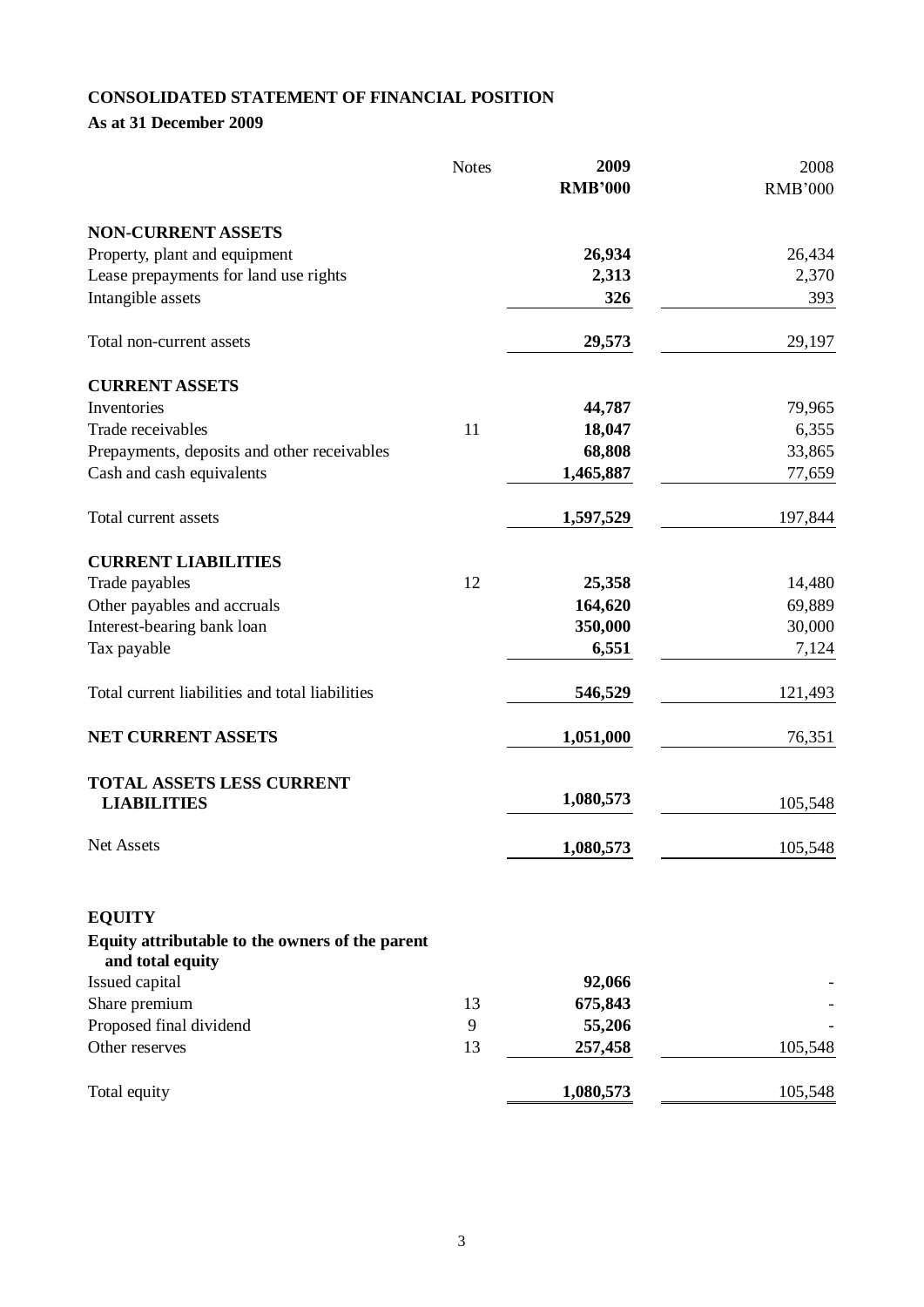Notes:

## **1. CORPORATE INFORMATION AND THE REORGANISATION**

The Company was incorporated as an exempted company with limited liability in the Cayman Islands on 8 June 2009. The authorised share capital of the Company was HK\$150,000,000 divided into 1,500,000,000 shares of HK\$0.1 each. After the reporting period, the registered office of the Company has changed to Room 2101, Beautiful Group Tower, 77 Connaught Road Central, Central, Hong Kong. The ordinary shares of the Company were listed on the Main Board of the Stock Exchange of Hong Kong Limited (the "Stock Exchange") on 8 October 2009.

Pursuant to a group reorganisation (the "Reorganisation") for the purpose of listing the Company's ordinary shares on the Stock Exchange, on 15 September 2009, the Company acquired the entire issued share capital of Spring Choice Limited ("Spring Choice"), a company incorporated in the British Virgin Islands, which is the holding company of the other subsidiaries comprising the Group, and thereby became the holding company of the Group effective from 15 September 2009. Further details of the Reorganisation are set out in the Company's prospectus dated 24 September 2009.

The Company acts as an investment holding company of the Group. The Group is principally engaged in the production, marketing and distribution of high-end and premium paediatric nutrition products in the People's Republic of China (the "PRC").

## **2. BASIS OF PRESENTATION**

These financial statements have been prepared in accordance with International Financial Reporting Standards ("IFRSs") (which include all International Financial Reporting Standards, International Accounting Standards ("IASs") and Interpretations) issued by the International Accounting Standards Board ("IASB"), and the disclosure requirements of the Rules Governing the Listing of the Securities on the Stock Exchange of Hong Kong Limited (the "Listing Rules") and the Hong Kong Companies Ordinance. They have been prepared under the historical cost convention. These financial statements are presented in Renminbi ("RMB") and all values are rounded to the nearest thousand (RMB'000) except when otherwise indicated.

## *Basis of Consolidation*

The consolidated financial statements include the financial statements of the Company and its subsidiaries (collectively referred to as the "Group") for the year ended 31 December 2009. Except for the reorganisation completed on 15 September 2009 as set out in the Company's prospectus dated 24 September 2009, which has been accounted for as a reorganisation under common control in a manner similar to a pooling-of-interest, the purchase method of accounting is used to account for the acquisition of subsidiaries of the Group. The results of subsidiaries are consolidated from the date of acquisition, being the date on which the Group obtains control, and continue to be consolidated until the date that such control ceases. All income, expenses and unrealised gains and losses resulting from intercompany transactions and intercompany balances within the Group are eliminated on consolidation in full.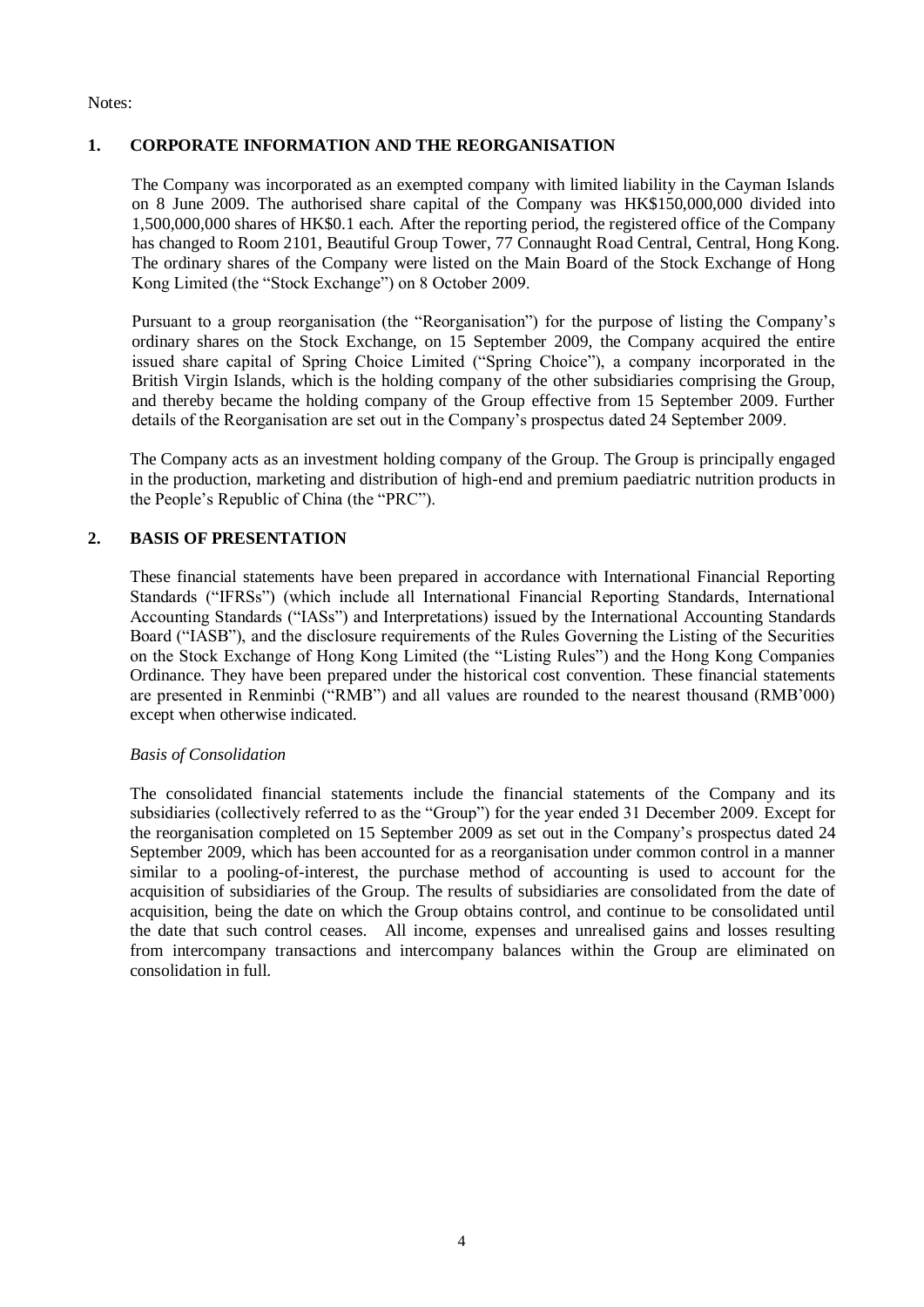### **3. CHANGES IN ACCOUNTING POLICY AND DISCLOSURES**

The Group had early adopted all applicable new and revised IFRSs which are effective for accounting periods on or after 1 January 2009 since 1 January 2006, the earliest date of the track record period for the preparation of the accountants' report for the purpose of listing of the Company's ordinary shares on the Stock Exchange. The Group did not early adopt any issued but not yet effective IFRSs during the year.

### **4. SEGMENT INFORMATION**

For management purpose, the Group has a single operating and reportable segment- the production, marketing and distribution of high-end and premium paediatric nutrition products in the PRC (including Hong Kong and Macau). All of the Group's revenue from external customers and operating profit are generated from this single segment. All of the Group's non-current assets were located in the PRC. None of the Group's sales to a single external customer amounted to 10% or more of the Group's revenue during the year (2008: none).

## **5. REVENUE, OTHER INCOME AND GAINS**

Revenue represents the net invoiced value of goods sold, after deduction of allowances for returns and trade discounts.

An analysis of the Group's revenue, other income and gains is as follows:

| <b>RMB'000</b> | <b>RMB'000</b> |
|----------------|----------------|
| 623,777        | 405,166        |
| 4,194<br>2,704 | 836            |
| 6,898          | 836            |
|                |                |

## **6. FINANCE COSTS**

|                                                               | 2009<br><b>RMB'000</b> | 2008<br><b>RMB'000</b> |
|---------------------------------------------------------------|------------------------|------------------------|
| Interest on a bank loan wholly<br>repayable within five years | 4,184                  | 859                    |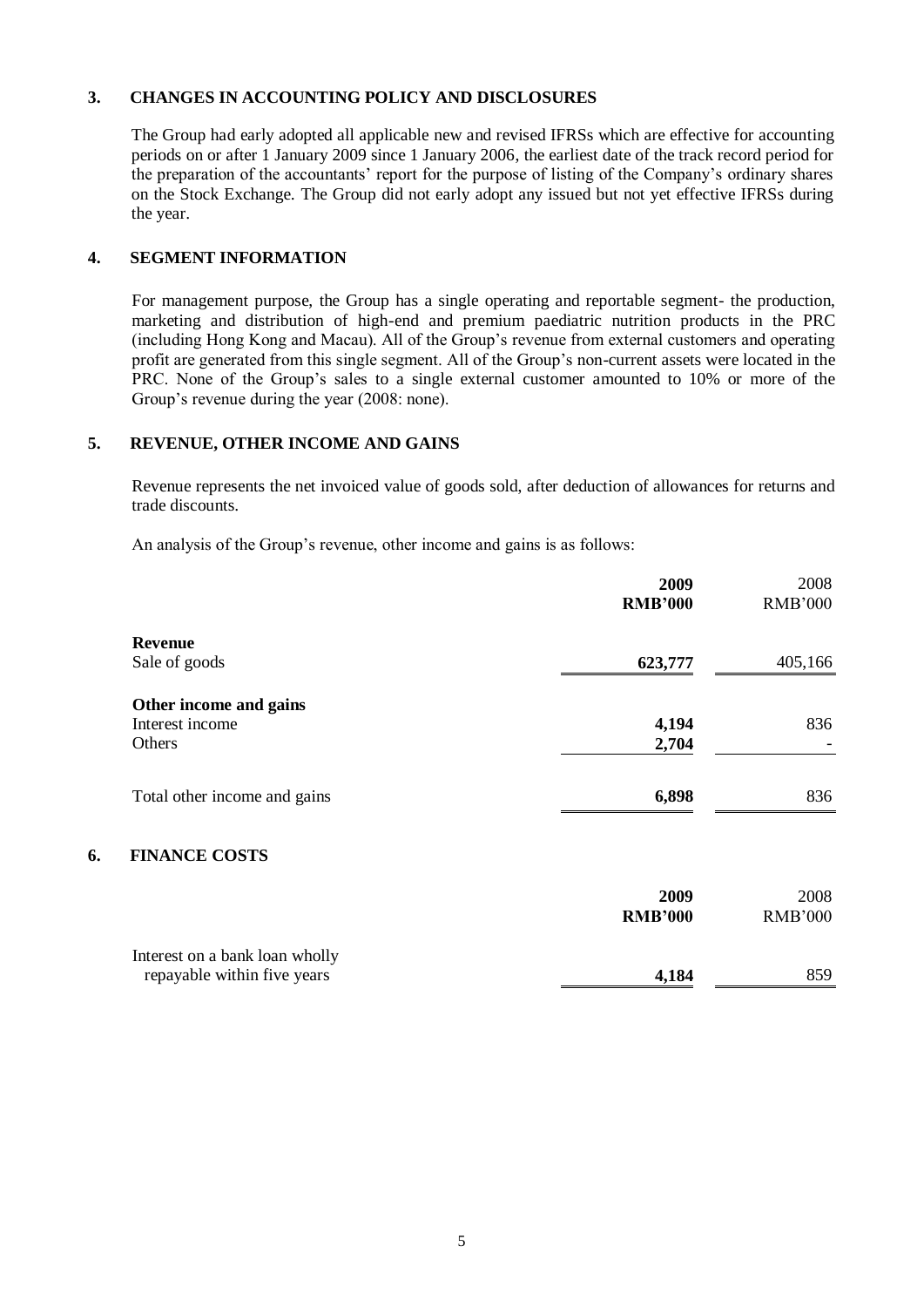## **7. PROFIT BEFORE TAX**

The Group's profit before tax is arrived at after charging:

|                                                       | 2009<br><b>RMB'000</b> | 2008<br><b>RMB'000</b> |
|-------------------------------------------------------|------------------------|------------------------|
|                                                       |                        |                        |
| Cost of inventories sold                              | 315,530                | 259,163                |
| Depreciation                                          | 2,254                  | 2,089                  |
| Amortisation of lease prepayments for land use rights | 57                     | 57                     |
| Amortisation of intangible assets*                    | 67                     | 67                     |
| Minimum lease payments under operating leases:        |                        |                        |
| Land and buildings                                    | 420                    | 420                    |
| Loss on disposal of property, plant and equipment     | 23                     |                        |
| Auditors' remuneration                                | 900                    |                        |
| Advertising and promotion expenses                    | 65,908                 | 41,027                 |
| Employee benefit expenses (including directors'       |                        |                        |
| emoluments):                                          |                        |                        |
| Wages, salaries and staff welfare                     | 13,306                 | 9,966                  |
| Retirement benefit contributions                      | 923                    | 784                    |
|                                                       | 14,229                 | 10,750                 |

The amortisation of intangible assets is included in "administrative expenses" on the face of the consolidated statement of comprehensive income.

#### **8. INCOME TAX**

Hong Kong profits tax has been provided at the rate of 16.5% on the estimated assessable profits arising in Hong Kong during the year. Taxes on profits assessable elsewhere have been calculated at the rates of tax prevailing in the jurisdictions in which the Group operates.

The Company's subsidiary, Ausnutria Dairy (Hunan) Company Ltd\* (澳優乳品(湖南)有限公司) ("Ausnutria Hunan"), is subject to enterprise income tax ("EIT") at the statutory tax rate of 25% (2008: 25%) during the year under the current PRC income tax laws.

Pursuant to the then effective relevant PRC income tax laws and regulations, newly established foreign-invested enterprises that were engaged in manufacturing activities with the operation period over ten years were eligible to apply for a two-year EIT exemption followed by a three-year 50% EIT rate reduction holiday from the first profit-making year. In accordance with the approval from the relevant tax authority in 2004, Ausnutria Hunan was granted an EIT exemption for the two years ended 31 December 2005, and a preferential EIT rate of 15% for the two years ended 31 December 2007 and a preferential EIT rate of 12.5% for the year ended 31 December 2008. Pursuant to an approval from relevant tax authority in March 2010, the first profit-making year of Ausnutria Hunan was revised to the year ended 31 December 2006 and therefore, Ausnutria Hunan was granted the EIT exemption for the two years ended 31 December 2007 and a preferential EIT rate of 12.5% for the three years ending 31 December 2010. Meanwhile, Ausnutria Hunan was also granted a local income tax benefit by local tax authority, whereby Ausnutria Hunan was refunded RMB1,157,000 in 2008 for part of its local income tax paid in 2006 and 2007.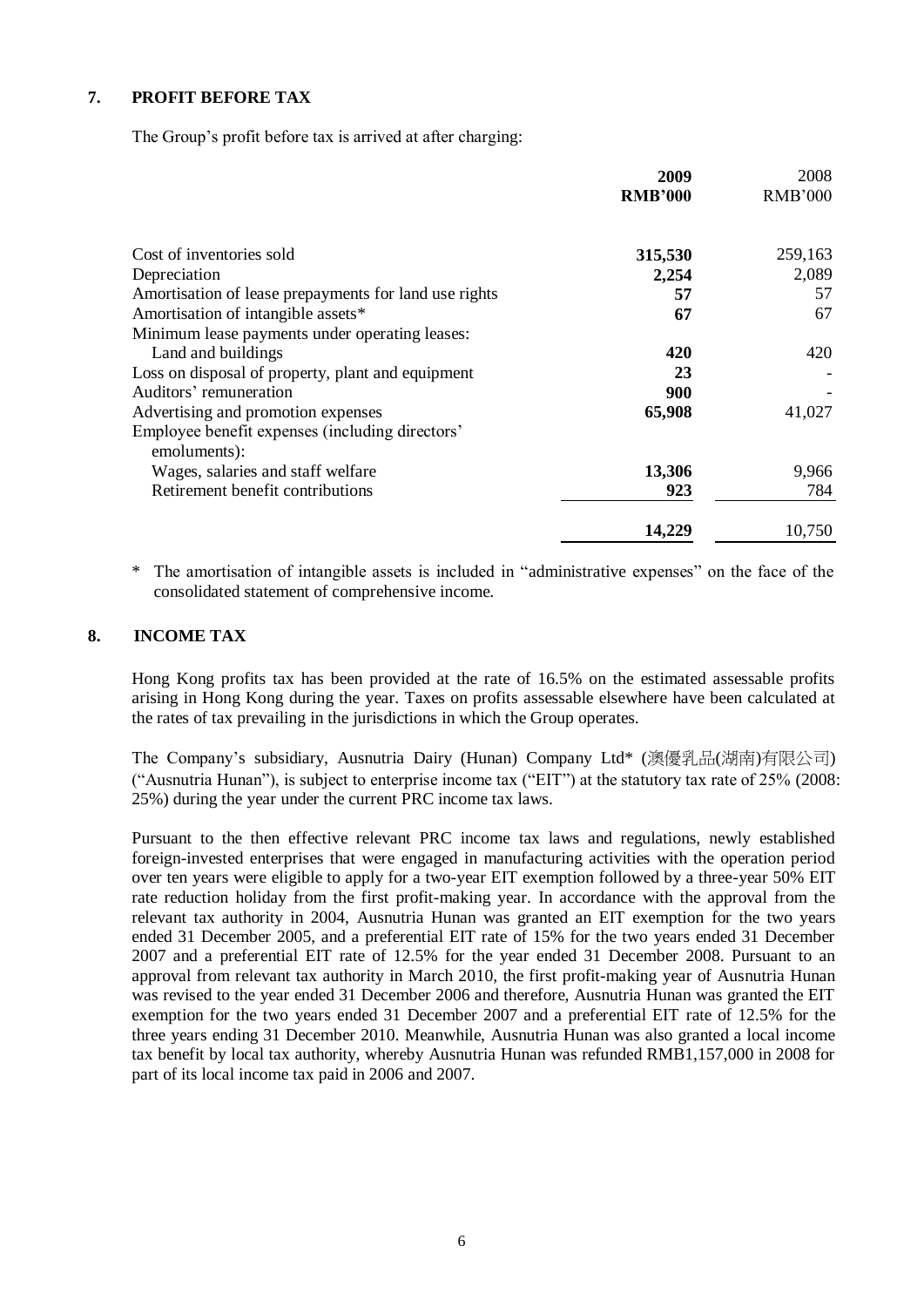#### **8. INCOME TAX (continued)**

|                     | 2009<br><b>RMB'000</b> | 2008<br><b>RMB'000</b> |  |
|---------------------|------------------------|------------------------|--|
| Current - Hong Kong | 424                    |                        |  |
| Current - PRC       | 25,864                 | 8,966                  |  |
| Current income tax  | 26,288                 | 8,966                  |  |

## **9. DIVIDENDS**

On 15 August 2009, a special dividend of totalling RMB30,000,000 was declared by the Group to its then shareholders. The dividend was fully settled in October 2009.

|                                                  | 2009<br><b>RMB'000</b> | 2008<br>RMB'000 |
|--------------------------------------------------|------------------------|-----------------|
| Proposed final - HK\$ 6 cents per ordinary share | 55,206                 |                 |

The proposed final dividend for the year is subject to the approval of the Company's shareholders at the forthcoming annual general meeting.

## **10. EARNINGS PER SHARE ATTRIBUTABLE TO ORDINARY EQUITY HOLDERS OF THE PARENT**

The calculation of the basic earnings per share amounts is based on the profit for the year attributable to ordinary equity holders of the parent and the weighted average number of ordinary shares of 856,191,781 (2008: 800,000,000) in issue during the year, as adjusted to reflect the issue of 245,000,000 new shares during the year.

#### **Earnings**

|                                                                                                                         | 2009<br><b>RMB'000</b> | 2008<br><b>RMB'000</b> |
|-------------------------------------------------------------------------------------------------------------------------|------------------------|------------------------|
| Profit attributable to ordinary equity holders of the parent,<br>used in the basic earnings per share calculation       | 182,120                | 70,529                 |
| <b>Shares</b>                                                                                                           |                        |                        |
|                                                                                                                         | 2009                   | 2008                   |
| Weighted average number of ordinary shares in issue during<br>the year used in the basic earnings per share calculation | 856, 191, 781          | 800,000,000            |

No adjustment has been made to the basic earnings per share amounts presented for the years ended 31 December 2009 and 2008 in respect of a dilution as the Group had no potentially dilutive ordinary shares in issue during those years.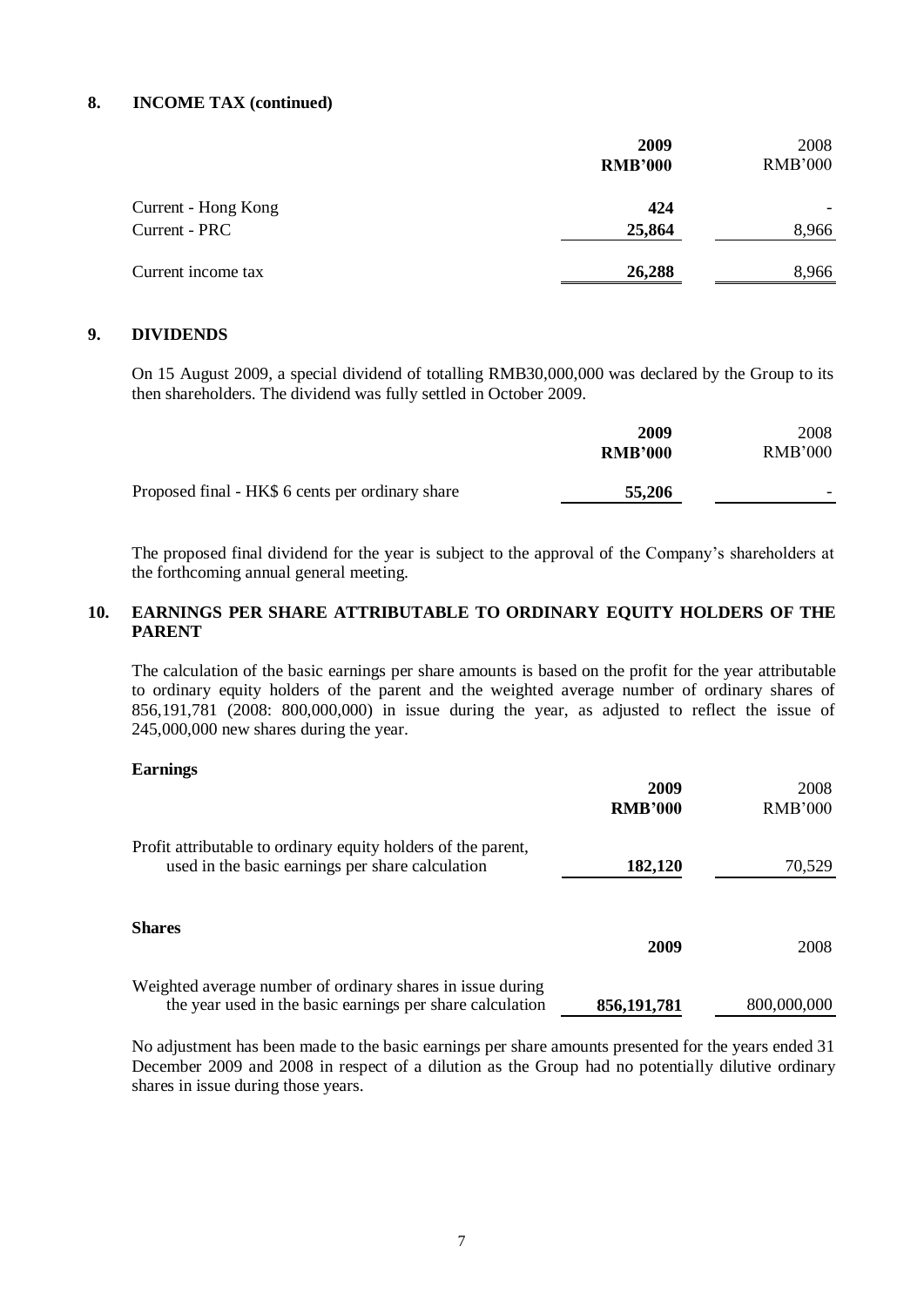## **11. TRADE RECEIVABLES**

The Group normally allows a credit period of not more than 90 days to certain customers. The Group seeks to maintain strict control over its outstanding receivables. Overdue balances are reviewed regularly by senior management. In view of the aforementioned and the fact that the Group's trade receivables relate to a large number of diversified customers, there is no significant concentration of credit risk. Trade receivables are non-interest-bearing.

An aged analysis of the trade receivables of the Group as at the end of the reporting period, based on the invoice date is as follows:

|                  | 2009<br><b>RMB'000</b> | 2008<br><b>RMB'000</b> |
|------------------|------------------------|------------------------|
| Within 3 months  | 14,902                 | 6,267                  |
| 3 to 6 months    | 1,066                  |                        |
| Over 6 months    | 2,079                  | 88                     |
|                  | 18,047                 | 6,355                  |
| Less: impairment |                        |                        |
| Total            | 18,047                 | 6,355                  |

The carrying amounts of the trade receivables approximate to their fair values.

#### **12. TRADE PAYABLES**

An aged analysis of the trade payables of the Group as at the end of the reporting period, based on the invoice date, is as follows:

|                                      | 2009<br><b>RMB'000</b> | 2008<br><b>RMB'000</b> |
|--------------------------------------|------------------------|------------------------|
| Within two months<br>Over two months | 24,768<br>590          | 14,463<br>17           |
|                                      | 25,358                 | 14,480                 |

Trade payables are interest-free and normally settled on a 45-day term.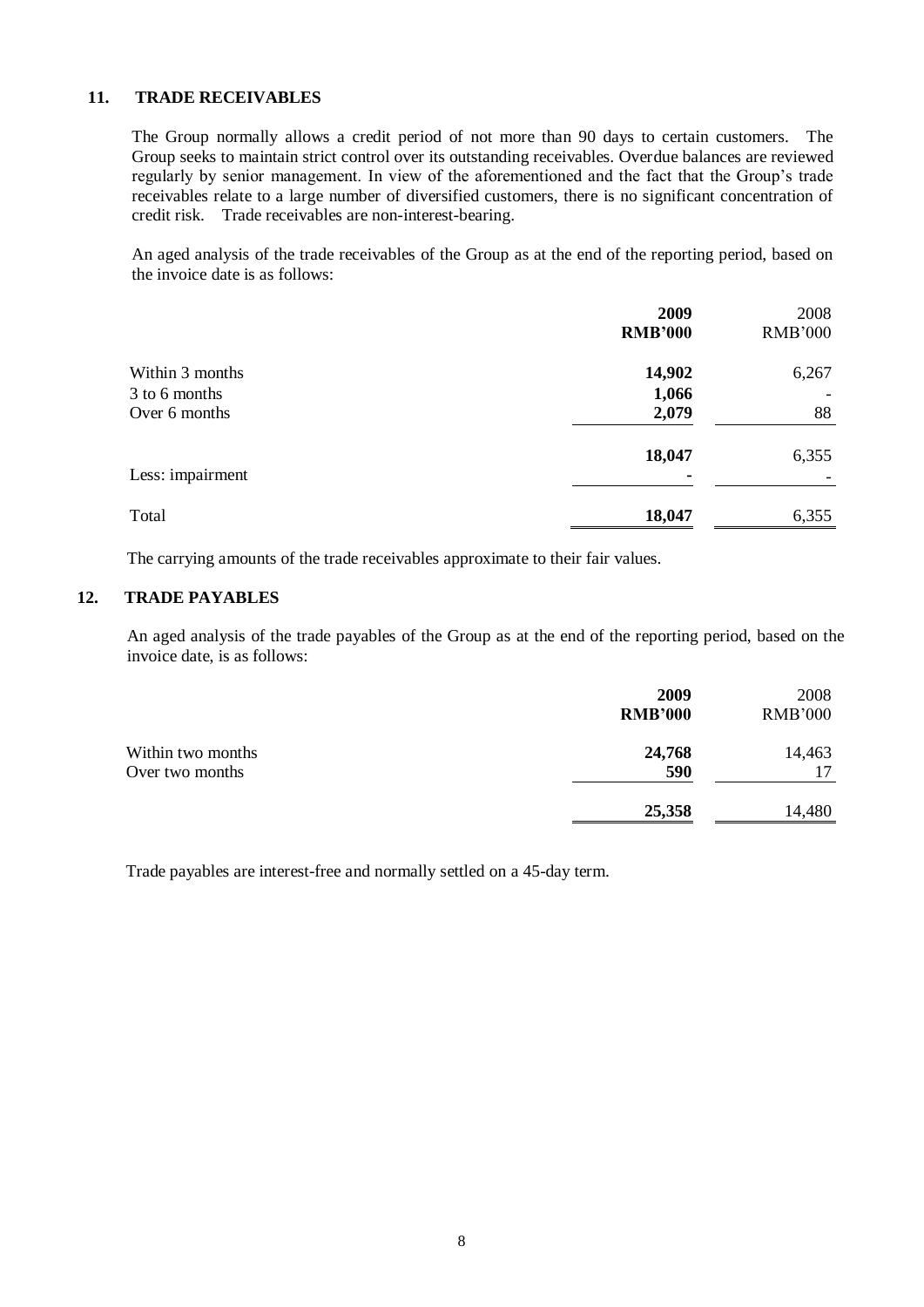## **13. RESERVES**

|                                            | <b>Share</b><br>premium | Capital<br>reserve | <b>Statutory</b><br>surplus<br>reserve | <b>Exchange</b><br>fluctuation<br>reserve | <b>Retained</b><br>earnings | <b>Proposed</b><br>final<br>dividend | <b>Total</b>   |
|--------------------------------------------|-------------------------|--------------------|----------------------------------------|-------------------------------------------|-----------------------------|--------------------------------------|----------------|
|                                            | <b>RMB'000</b>          | <b>RMB'000</b>     | <b>RMB'000</b>                         | <b>RMB'000</b>                            | <b>RMB'000</b>              | <b>RMB'000</b>                       | <b>RMB'000</b> |
| At 1 January 2008                          |                         | 23,406             | 1,502                                  | (5)                                       | 10,091                      |                                      | 34,994         |
| Total comprehensive<br>income for the year |                         |                    |                                        | 25                                        | 70,529                      |                                      | 70,554         |
| Transfer to statutory<br>surplus reserves  |                         |                    | 7,053                                  |                                           | (7,053)                     |                                      |                |
| At 31 December 2008<br>and 1 January 2009  |                         | 23,406*            | 8,555*                                 | $20*$                                     | 73,567*                     |                                      | 105,548        |
| Total comprehensive<br>income for the year |                         |                    |                                        | (210)                                     | 182,120                     |                                      | 181,910        |
| Capitalisation issue                       | (70, 438)               |                    |                                        |                                           |                             |                                      | (70, 438)      |
| Issue of shares                            | 841,771                 |                    |                                        |                                           |                             |                                      | 841,771        |
| Share issue expenses                       | (40, 284)               |                    |                                        |                                           |                             |                                      | (40, 284)      |
| Special dividend declared<br>and paid      |                         |                    |                                        |                                           | (30,000)                    |                                      | (30,000)       |
| Proposed final 2009<br>dividend            | (55,206)                |                    |                                        |                                           |                             | 55,206                               |                |
| Transfer to statutory<br>surplus reserves  |                         |                    | 18,043                                 |                                           | (18,043)                    |                                      |                |
| At 31 December 2009                        | 675,843                 | 23,406*            | 26,598*                                | $(190)*$                                  | 207,644*                    | 55,206                               | 988,507        |

*\* These reserve accounts comprise the consolidated reserves of RMB257,458 (2008:RMB105,548) in the consolidated balance sheet.*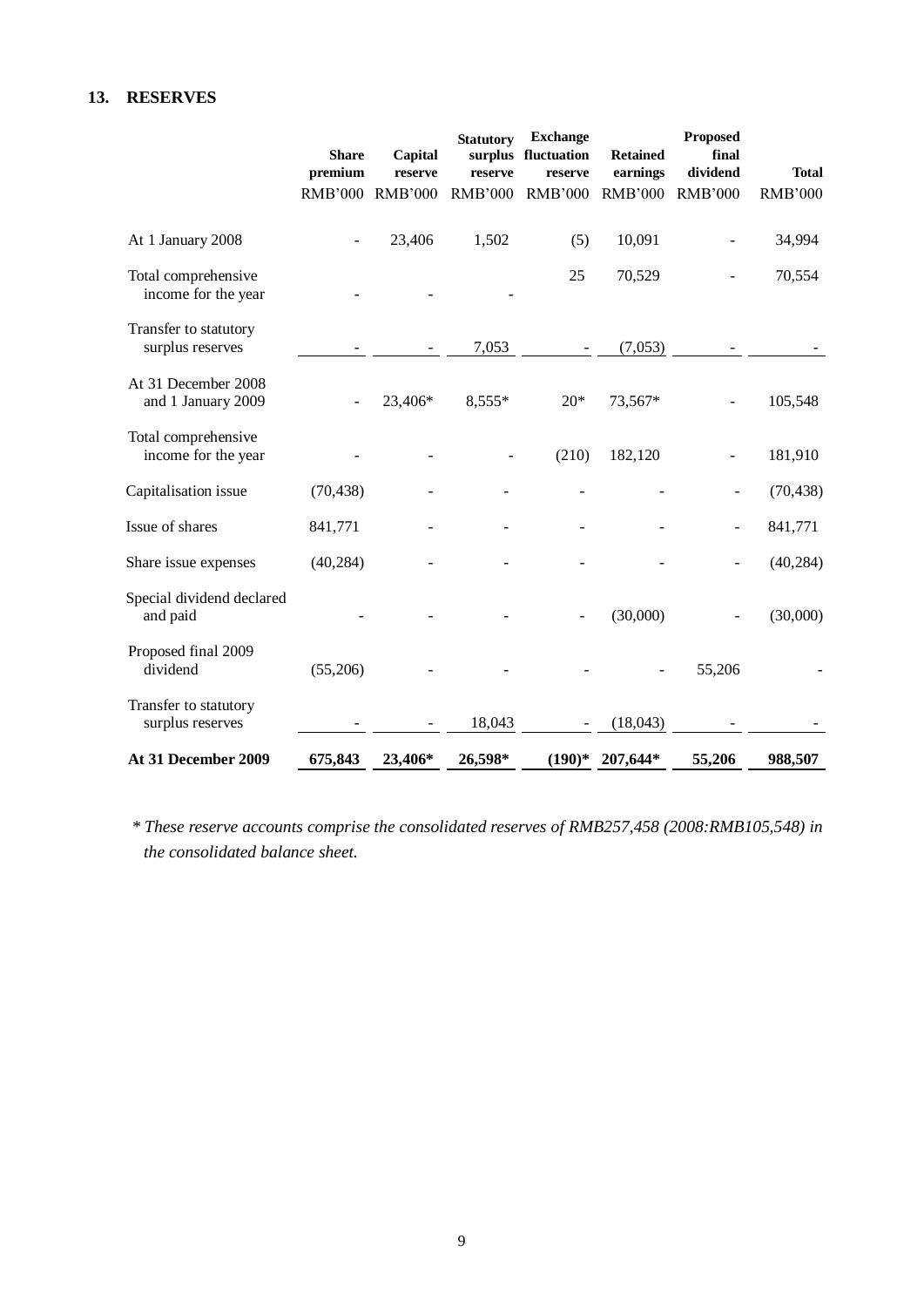#### **BUSINESS REVIEW**

The Group has entered into a five-year supply agreement with Tatura Milk Industries Limited ("Tatura") in 2009 to secure the long term supply of milk powder for producing its products and help to ensure a stable supply of high quality milk powder sufficient to enable us to meet our current and future production and sale needs. The Group can also purchase milk powder produced by Murray Goulburn Co-operative Co. Limited ("Murray Goulburn"), a leading company in Australian dairy industry and a major Australian manufacturer of dairy products, to completely satisfy its additional supply requirements. The Group imports all of its milk powder from Australia through trading companies in the PRC which act as its procurement and custom agents.

The Group's wholesale distribution and sale of paediatric milk formula products to distributors are through an extensive distribution network across 20 provinces, 4 autonomous regions and 4 municipalities in the PRC. These distributors further distribute and sell our products to retail outlets such as department stores, supermarkets and babies and parenting specialty stores throughout the PRC. The Group has also appointed an agent to distribute our products online via a website operated by an independent online shopping service provider. The Group has appointed a distributor in Hong Kong to further expand its distribution network.

The Group's sales increased further over the years and the sales for the year ended 31 December 2009 has increased by approximately 54% as compared with the last financial year with an increase in the overall profit margin. The Group now has three different product series of paediatric milk formula and other paediatric nutritional supplements. The three major products are A-choice Series, Best-choice Series and Allnutria Series which are designed to target consumers of high-priced and/or premium-priced products.

Details of the Group's products and analysis of their performances during the year are set out below:

#### *A-choice Series*

The A-choice Series is divided into three stages for infants/toddlers of different ages and are suitable for new born infants up to 12 months of age; for infants and toddlers aged from 6 months to 18 months and for toddlers aged from 12 months to 3 years. The formula for the A-choice Series products contains a combination of probiotics which enhances the development of healthy bacteria and encourages nutritional absorption as well as ingredients which are known to assist the infant/toddler's neurological development. The products in the A-choice Series are available in cans and aluminium foil bag packages of different volumes to cater for the different needs of consumers. The A-choice Series products are targeted towards the high-priced paediatric milk formula market.

The sales of A-choice Series during the year have increased by approximately 1.6% over the last year and constituted 9.7% (2008: 14.6%) of the Group's total turnover. However, because of the market position of this product series, the constitution in the Group's total revenue has further decreased over the years.

#### *Best-choice Series*

The Best-choice Series is divided into three stages for infants/toddlers of different ages and are suitable for new born infants up to 12 months of age; for infants/toddlers aged from 6 months to 18 months and for toddlers aged from 12 months to 3 years. The Best-choice Series formula includes ingredients which are known to strengthen the infant/toddler's immune system and assists in the infant/toddler's brain development. The products in the Best-choice Series are available in cans and aluminium foil bag packages of different volumes to cater for the different needs of consumers. The Best-choice Series products are targeted towards the high-priced paediatric milk formula market.

The Best-choice Series used to be the Group's top selling series in the past, the sales during the year have increased by approximately 46.3% over the last year and constituted 40.8% (2008: 42.9%) of the Group's total revenue. Due to the satisfactory sales performance of another series, Allnutria Series, as set out below, as such, the constitution of this series in the Group's total revenue has slightly dropped during the year.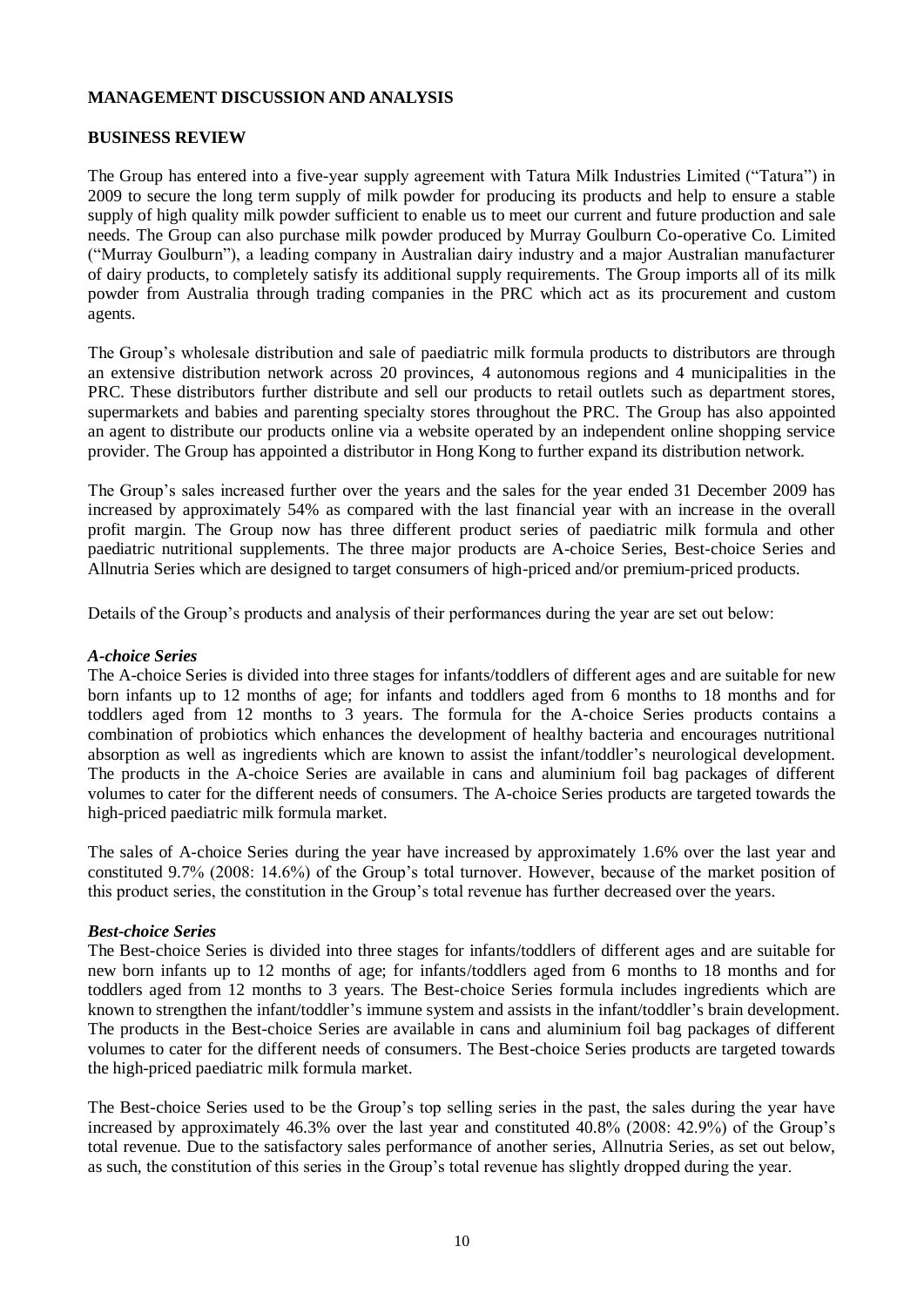#### **BUSINESS REVIEW (continued)**

### *Allnutria Series*

The Allnutria Series, which was jointly developed by the Group and Tatura, is divided into four stages for infants/toddlers of different ages and suitable for new born infants up to 100 days of age; for infants aged from 100 days to 180 days; for infants aged from 180 days to 360 days and for toddlers aged from 360 days and upwards.

As the formula of the Allnutria Series is most similar to natural mother's breast milk that are known to strengthen the infant/toddler's immune system as well as to enhance the infant/toddler's intestinal system, it is well accepted by the market with considerable sales growth increased over the years and becomes the top selling product series of the Group during the year. Sales of this series during the year have increased by approximately 85.2% over the last year and constituted a sharp increase to 47.8% (2008: 39.8%) of the Group's total revenue.

### *Other Products*

Other products comprise products of supplemental meals for infants and milk powder of specialty formulas. The Group produces rice cereals with different added ingredients as supplemental meals for infants and milk powder of different specialty formulas which are designed to target consumers with special needs like premature or low birth-weight infants and expectant or nursing mothers.

As these products are supporting to the Group's series products, sales revenue has been comparatively lower than other series and decreased by approximately 1.5% during the year with constitution of 1.7% (2008: 2.7%) of the Group's total revenue.

### *Branding and Marketing*

The Group's trademark has just been accredited as a famous trademark in early 2010 by the Trademark Office of the State Administration for Industry & Commerce in its trademark management. The Group considers that it is a result of adopting an innovative and special business strategy and the development of an efficient business model for marketing, distribution and customer services, and also believes that its brand recognition and reputation have been instrumental to the success and growth of its business.

The Group sells all of its products to consumers through distributors. The Group sells its products to more than 70 direct distributors and increase consumer awareness of its brand and products through television advertising and other media with marketing campaigns. The Group's marketing team also conducts telemarketing strategies to advertise our products and make promotional offers to reach a wider audience. In addition to our marketing activities, our distributors are responsible for regional marketing efforts, including advertising in retail outlets and arranging paediatric nutrition education seminars.

## **FINANCIAL REVIEW**

The Group recorded a total revenue for the year ended 31 December 2009 amounting to approximately RMB623,777,000 (2008: RMB405,166,000), a rise of approximately 54% as compared with the previous year. The audited profit attributable to owners of the parent was approximately RMB182,120,000 (2008: RMB70,529,000) and the basic earnings per share was RMB21.3 cents (2008: RMB8.8 cents), representing sharp increases of approximately 158% over last year. The directors recommend the payment of a final dividend of HK\$6 cents per ordinary share for the year ended 31 December 2009 (2008: nil).

During the year under review, the Group's gross profit margin increased from 36% in last year to approximately 49% because of the decrease in milk powder costs and the increase in portion of sales of the higher profit margin Allnutria Series.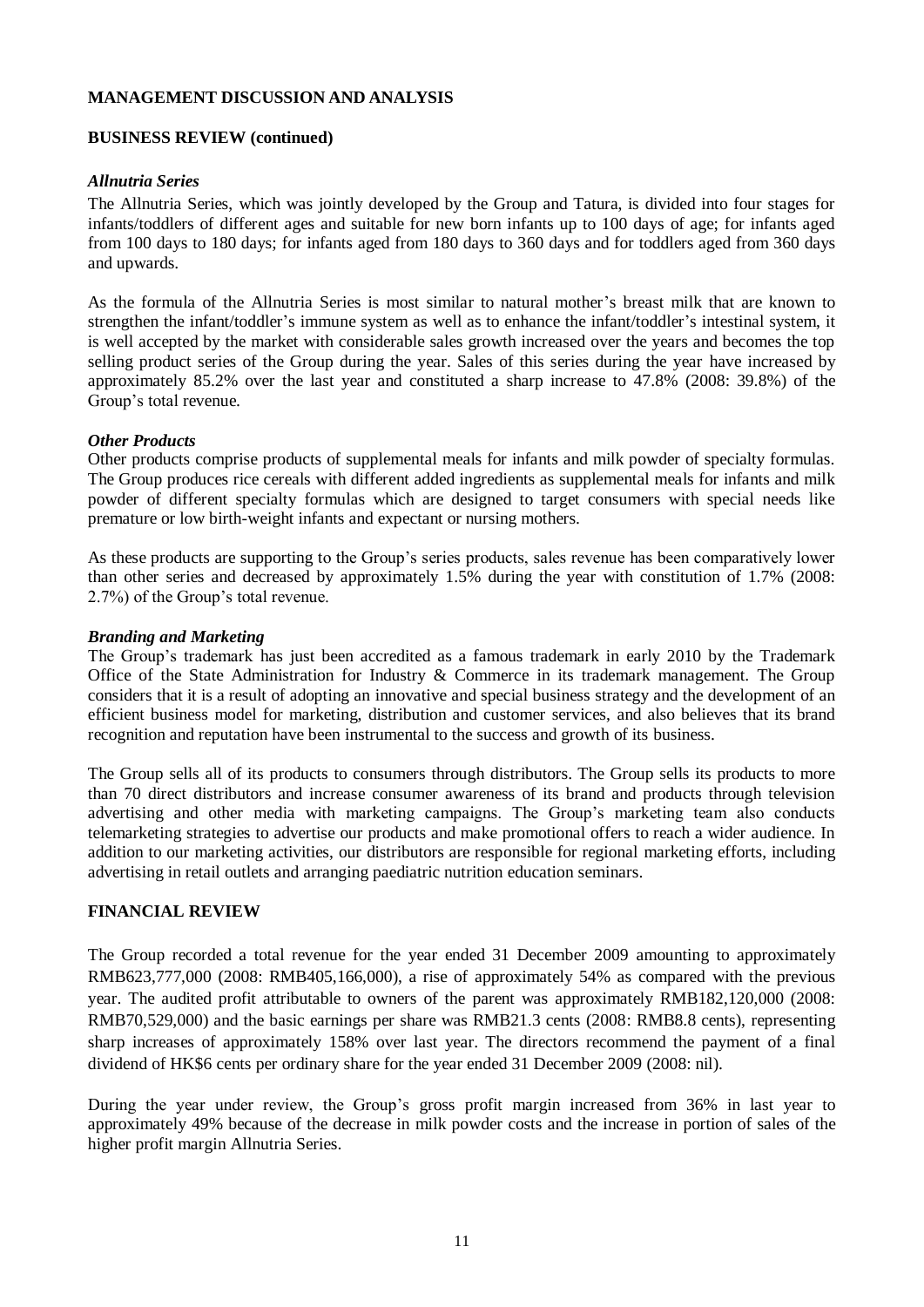## **FINANCIAL REVIEW (continued)**

During the year ended 31 December 2009, other income and gains increased significantly to approximately RMB6,062,000 as there were interest income of approximately RMB3,286,000 received for bank loan interest charged to a related company and sundry income of approximately RMB2,704,000. The selling and distribution costs accounted for 14.7% (2008:14.0%) of the revenue and raised by approximately 62% over last year because of increases in advertising and marketing for sales and promotion of the Group's products and brand. The administrative expenses accounted for approximately 1.7% (2008:2.3%) of the revenue and increased by approximately 15% over last year due to increase in staff to cope with business development and salary increments adjusted in accordance with market level. Finance costs increased by approximately RMB3,325,000 as a result of interest paid for a bank loan borrowed for the purpose of providing finance to a related company. The tax expenses increased from RMB8,966,000 in last year to approximately RMB26,288,000 was mainly due to the substantial increase of profit for the year and a tax refund of approximately RMB1,157,000 to Ausnutria Hunan accounted for in 2008 in respect of the prior years.

The Company's shares were was successfully listed in Hong Kong on 8 October 2009 and net proceeds of approximately RMB823,115,000 were generated from the global offering. Besides providing the Group with sufficient cash flow, these proceeds also significantly help improving the Group's gearing ratio and current ratio.

### **MATERIAL INVESMENTS AND ACQUISITIONS AND DISPOSALS OF SUBSIDIARIES**

During the year, except for the Group's reorganisation for the preparation of listing as set out in the accountants' report in Appendix I to the prospectus (the "Prospectus") issued on 24 September 2009, there were no material investments and acquisitions and disposals of subsidiaries**.**

#### **FUTURE PLANS FOR MATERIAL INVESMENTS**

The Group intends to explore investment opportunities in order to secure its milk powder supplies by way of upward integration with potential milk powder suppliers in the PRC, Australia or elsewhere. At the date of this announcement, we have not entered into any legally binding agreement or arrangement with respect to the upward integration opportunities mentioned above. However, the Group has identified an investment opportunity and is currently in discussions with an overseas entity about our potential investment in its milk powder production operations and will publicly announce as and when appropriate.

#### **FINANCIAL RESOURCES, LIQUIDITY AND PLEDGE OF ASSETS**

As at 31 December 2009, net assets of the Group amounted to approximately RMB1,080,573,000 (2008: RMB105,548,000); current assets amounted to approximately RMB1,597,529,000 (2008: RMB197, 844,000), of which approximately RMB1,465,887,000 (2008: RMB77,659,000) were cash and bank deposits.

The Group usually applies its cash flows generated internally to meet its operational needs. Following the fund raising of the global offering, the Group has plenty of financial resources and liquidity that are sufficient to meet its daily business operations and future development.

As at 31 December 2009, except for the Group's building with a net book value of RMB16,048,000 (2008: RMB16,617,000) and lease payments for land use rights of RMB2,370,000 (2008: RMB2,427,000) which were pledged to secure a revolving credit up to RMB30,000,000, the Group did not pledge any of its assets to any third parties (2008: nil).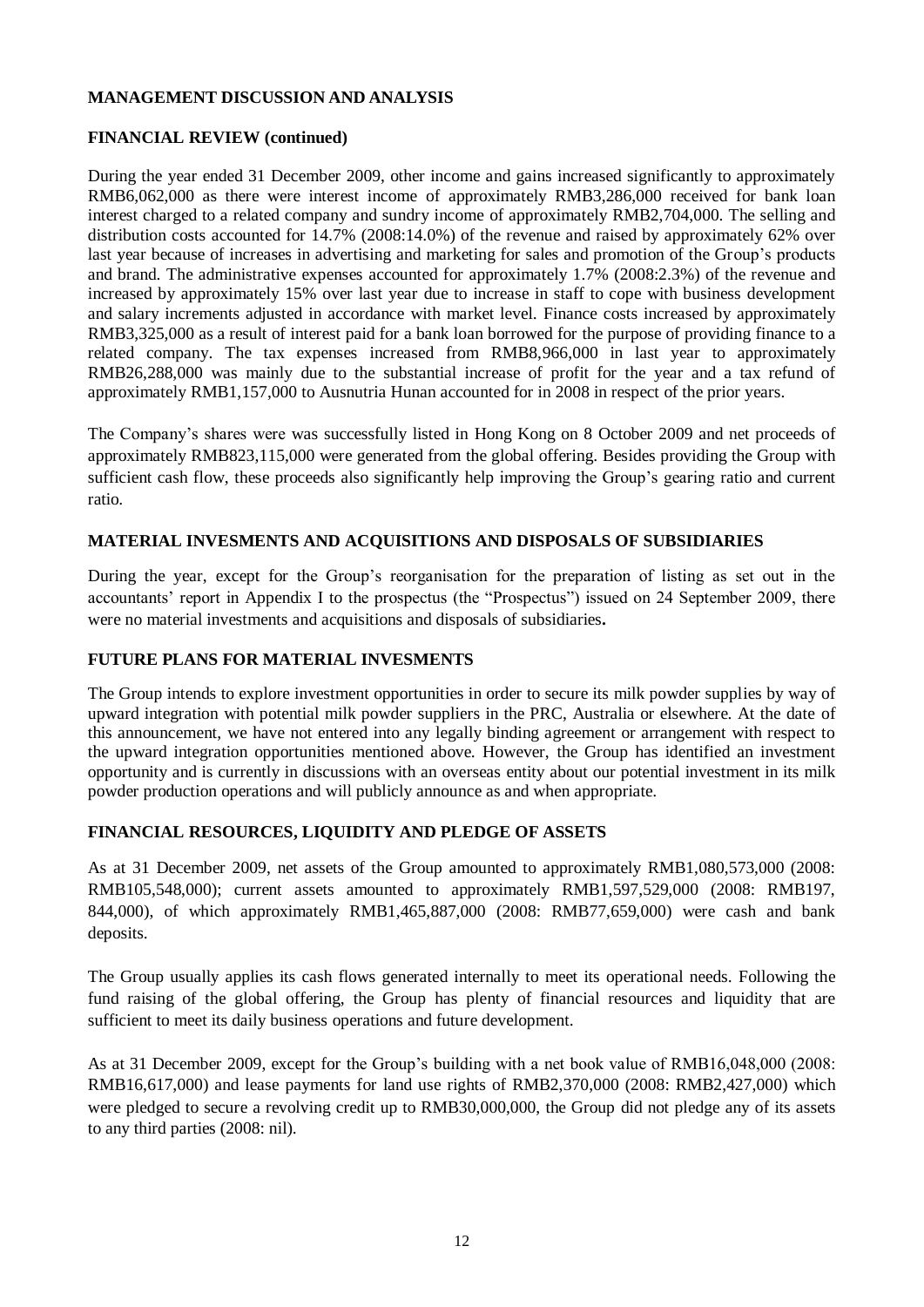## **CAPITAL STRUCTURE**

The Company's capital structure only comprises of ordinary shares. The movements in the Company's capital structure are set out as below:

#### *Authorised share capital*

- (a) The Company was incorporated in the Cayman Islands on 8 June 2009, with an authorised share capital of HK\$380,000 divided into 3,800,000 ordinary shares of HK\$0.1 each.
- (b) Pursuant to written resolution of the shareholders of the Company passed on 15 September 2009, the authorised share capital of the Company was increased from HK\$380,000 to HK\$150,000,000 by the creation of 1,496,200,000 additional ordinary shares of HK\$0.1 each.

#### *Issued share capital*

- (a) The Company was incorporated in the Cayman Islands on 8 June 2009, with authorised share capital of HK\$380,000 divided into 3,800,000 ordinary shares of HK\$0.1 each, with one ordinary share issued and allotted to Codan Trust Company (Cayman) Limited. On the same day, the one ordinary share was transferred to Brave Leader Limited ("Brave Leader"). On 17 June 2009, a total of 99 ordinary shares of the Company were allotted and issued for cash at par as to 16 ordinary shares to All Harmony International Limited ("All Harmony"), 49 ordinary shares to Brave Leader, 9 ordinary shares to Silver Castle International Limited ("Silver Castle") and 25 ordinary shares to Ausnutria Holding Co Ltd ("Ausnutria BVI").
- (b) On 15 September 2009, All Harmony, Brave Leader, Silver Castle and Ausnutria BVI transferred their respective shareholdings in Spring Choice (which constituted the entire issued share capital of Spring Choice) to the Company in return for the allotment and issue of 144 shares, 450 shares, 81 shares, and 225 shares of the Company, credited as fully paid.
- (c) Pursuant to a resolution passed on 19 September 2009, a total of 799,999,000 new ordinary shares of the Company of HK\$0.1 each were further allotted and issued, credited as fully paid at par by the Company, by way of capitalisation of the sum of HK\$79,999,000 (equivalent to approximately RMB70,438,000) from the share premium account, to the then existing shareholders of the Company, whose names appeared on the register of the Company on 23 September 2009, in proportion to their respective shareholdings. Such allotment and capitalisation were conditional on the share premium account being credited as a result of the issue of new ordinary shares to the public in connection with the Company's initial public offering ("IPO").
- (d) In connection with the Company's IPO and the over-allotment option as defined in the Prospectus, 245,000,000 new ordinary shares of the Company of HK\$0.1 each were issued at a price of HK\$4.00 per share for a total cash consideration, before related issuance expenses, of HK\$980,000,000 (equivalent to approximately RMB863,399,000).

#### **GEARING RATIO**

As at 31 December 2009, the Group's current liabilities amounted to approximately RMB546,529,000 (2008: RMB121,493,000). The net assets value per share of the Group was approximately RMB1.03 as at 31 December 2009. The Group's current ratio was approximately 2.92 (2008: 1.63) and the gearing ratio was approximately negative 599% which was mainly due to the IPO proceeds received in October 2009 (2008: positive 26%). As at 31 December 2009, the Group had a bank loan amounted to RMB350,000,000 and was repaid on 22 January 2010 (2008: RMB30,000,000).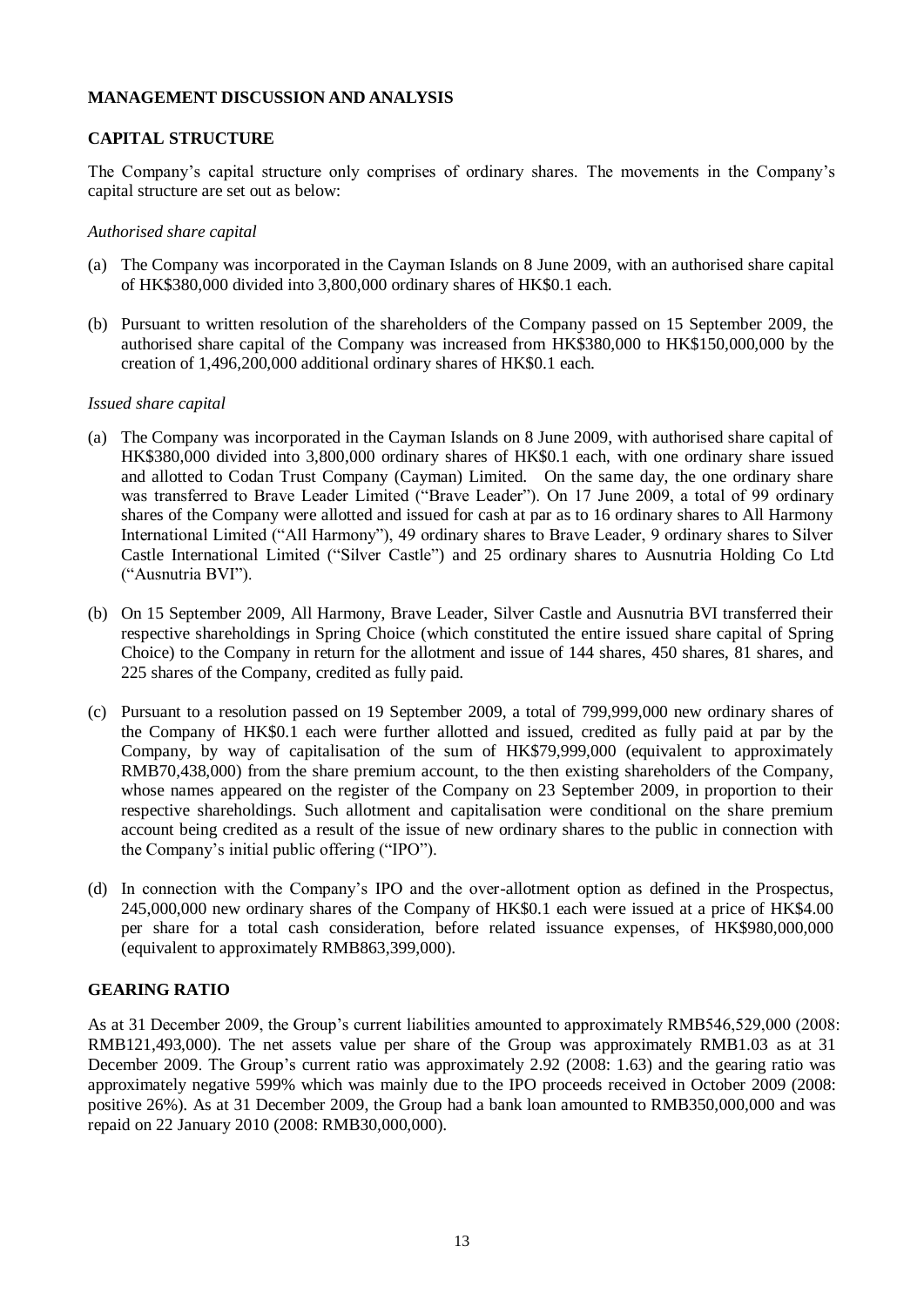#### **INTEREST AND FOREIGN EXCHANGE RISK**

During the reporting period, the Group did not have debt obligations with floating interest rates (2008: nil). Accordingly, the Group had no significant interest rate risk.

Substantially all of the Group's businesses are denominated in RMB, which is the Group's functional currency. At the reporting date, the Group had bank balances of RMB910,443,000 denominated in HK\$. The fluctuations in foreign exchange rate between RMB and HK\$ may have material impact on the Group's equity.

### **CREDIT RISK**

The Group trades only with recognised and creditworthy third parties. The Group seeks to maintain strict control over its outstanding receivables and closely monitors the collection to minimise credit risk. As the Group's exposure spreads over a diversified portfolio of customers, there is no significant concentration of credit risk.

The carrying amounts of cash and cash equivalents, trade receivables, other receivables and other financial assets, represent the Group's maximum exposure to credit risk in relation to the Group's other financial assets.

## **CAPITAL COMMITMENTS**

As at 31 December 2009, the Group had no capital commitments (2008: nil).

### **CONTINGENT LIABILITIES**

As at 31 December 2009, the Group had no significant contingent liabilities (2008: nil).

#### **USE OF PROCEEDS**

As at 31 December 2009, the net proceeds of the fund raising by the Company in the global offering amounted to approximately RMB823,115,000 were totally placed with reputable financial institutions for interest income.

The Group intends to use these net proceeds for the following purposes:

- a) to explore and undertake potential investment opportunities for investing in or acquiring upstream milk powder related assets and/or operations;
- b) to expand our distribution network and strengthen our brand building, marketing and promotional initiatives;
- c) for enhancing our research and development efforts;
- d) for complementing our efforts in introducing our new series of organic paediatric nutrition products and new products, and further expanding the range and quality of this series of products;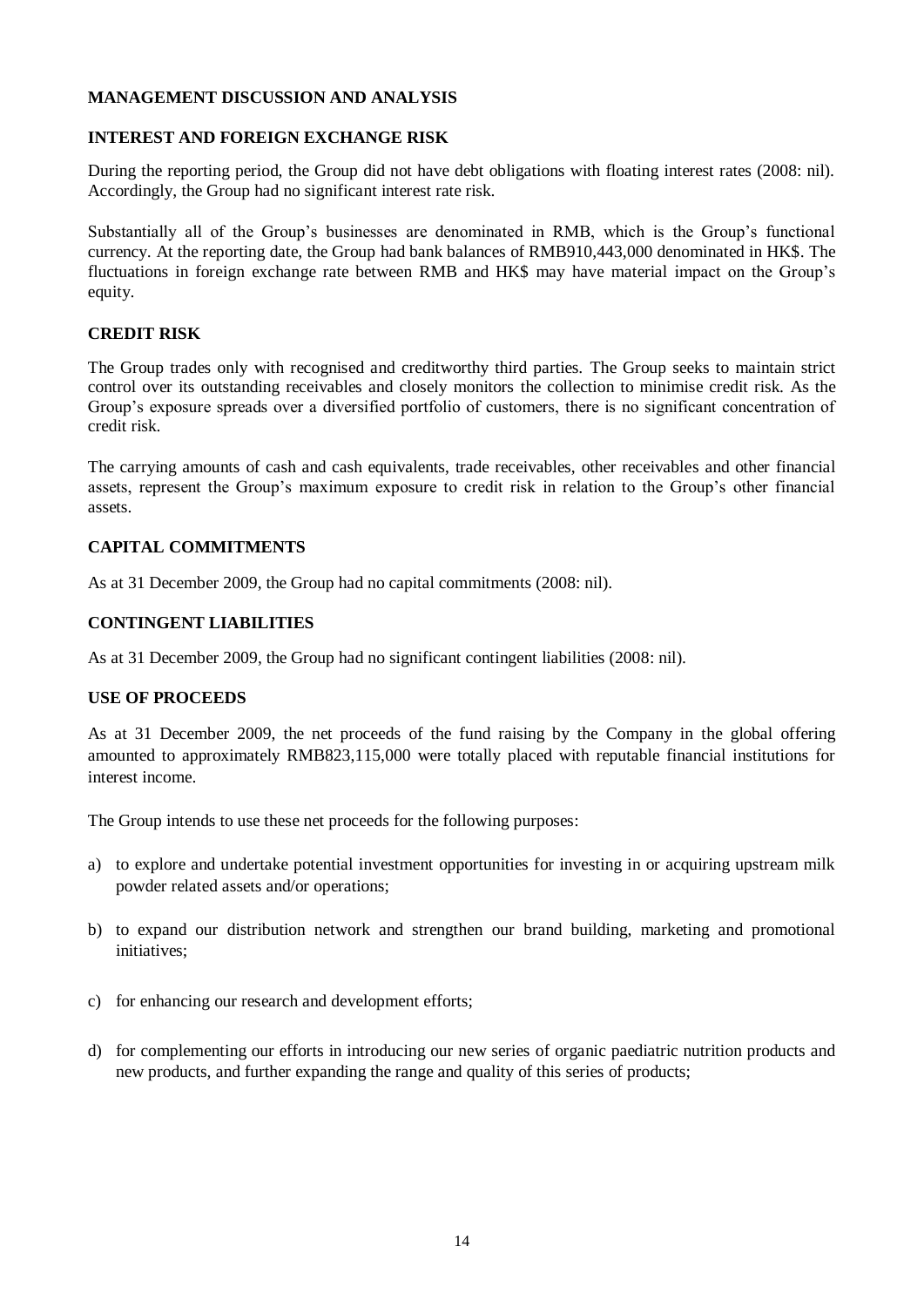### **USE OF PROCEEDS (continued)**

- e) to establish two new production lines for the production of our paediatric milk formula products and to construct a new storage warehouse; and
- f) for general working capital purposes.

The Group will apply its funds in accordance with the use of proceeds as stated in the Prospectus.

### **EMPLOYEES**

As at 31 December 2009, the Group employed approximately 307 (2008: 185) employees. The increase in the number of employees was due to the expansion of the Group's business to cope with business promotion and market exploration. The salary levels of employees are determined by their performance, qualifications, experience and contribution to the Group with reference to general market trend.

The total employee expenses of the Group including directors' remuneration charged to the consolidated statement of comprehensive income for the year ended 31 December 2009 amounted to approximately RMB14,229,000 (2008: RMB10,750,000). The increase in total employee expenses was due to the increase in employees and salary increments adjusted in accordance with labour market trend.

### **PROSPECTS**

In September 2008, the paediatric milk formula of a number of large domestic dairy products manufacturers were found to contain melamine. Following this incident, the PRC government has introduced a number of regulations and measures which are aimed at controlling and improving food safety in the dairy products industry and for the purpose of regaining the confidence of consumers. The Group considers that these regulations and measures will discipline the industry with strict standards and as a whole, will be more beneficial to the Group's business development in the long run.

The Group will continue to launch new products which include organic products and products of brand new formula. In early 2010, selling prices of products within the industry have been increased and accordingly, the Group has raised the selling prices of its products to offset the consequences brought by the increased in the cost of the raw materials, this would be a good support to the results of the Group for the coming year. In addition, the Group will continuously strengthen its distribution network, enhancing the placement of media advertising throughout the country and actively seeking for additional quality suppliers of paediatric nutrition products with a view to develop a new series of specialty paediatric milk formula and other paediatric nutrition products.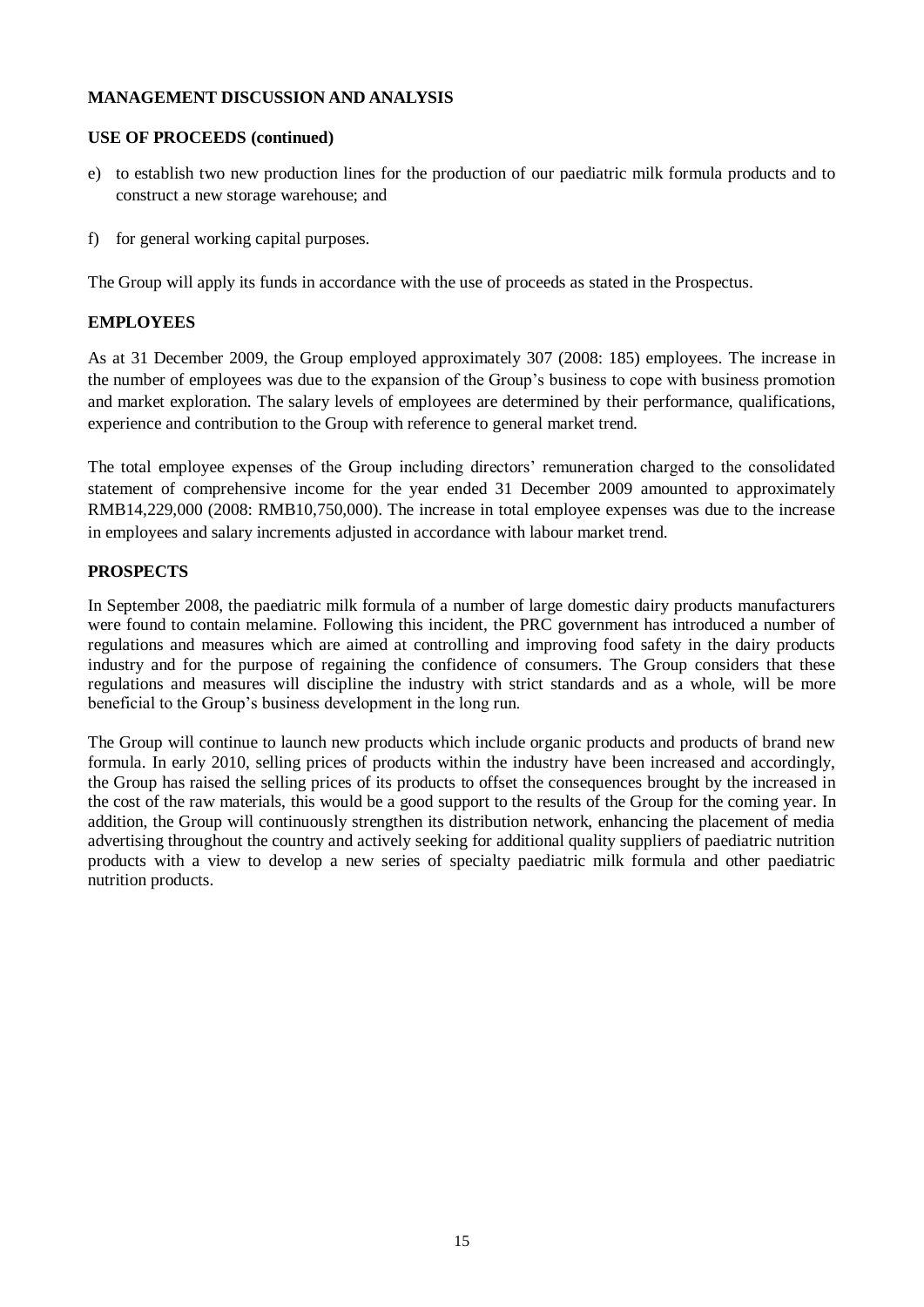#### **DIVIDEND**

The directors recommend the payment of a final dividend of HK\$6 cents per ordinary share in respect of the year. The proposed final dividend is subject to the approval of the Company's shareholders at the forthcoming annual general meeting and payable on or before 31 July 2010 to shareholders whose names appear on the register of members of the Company at the close of business on 18 June 2010.

### **CLOSURE OF REGISTER OF MEMBERS**

The Register of Members of the Company will be closed from 15 June 2010 to 18 June 2010 (both dates inclusive) during which period no transfer of shares will be registered. To be qualified to attend the annual general meeting of the Company and/or the final dividend, all transfers accompanied by the relevant share certificates must be lodged with the Company's Share Registrar in Hong Kong, Computershare Hong Kong Investor Services Limited at 17M Floor, Hopewell Centre, 183 Queen's Road East, Wanchai, Hong Kong no later than 4:30 p.m. on 14 June 2010.

### **PURCHASE, REDEMPTION OR SALE OF LISTED SECURITIES OF THE COMPANY**

Neither the Company, nor any of its subsidiaries purchased, redeemed or sold any of the Company's listed securities during the year.

### **COMPLIANCE OF MODEL CODE FOR SECURITIES TRANSACTIONS BY DIRECTORS OF LISTED ISSUERS (THE "MODEL CODE")**

The Company has adopted the Model Code set out in Appendix 10 to the Listing Rules as its own code of conduct regarding directors' securities transactions. Having made specific enquiry of all directors, the directors have confirmed that they have complied with the Model Code throughout the reporting period

### **CODE ON CORPORATE GOVERNANCE PRACTICES**

In the opinion of the directors, the Company has complied fully with the code provisions set out in the Code on Corporate Governance Practices contained in Appendix 14 to the Listing Rules throughout the year.

## **AUDIT COMMITTEE**

The Company has an audit committee which was established with written terms of reference in compliance with Rules 3.21 to 3.23 of the Listing Rules. The primary duties of the audit committee are to provide our Board with an independent review of the effectiveness of the financial reporting process, internal control and risk management of our Group, to oversee the audit process and to perform other duties and responsibilities stated in the written terms of reference. The audit committee comprises 3 independent non-executive directors, Mr. Qiu Weifa, Mr. Jason Wan and Mr. Chan Yuk Tong (Chairman). The Company's and the Group's financial statements for the year ended 31 December 2009 have been reviewed by the audit committee.